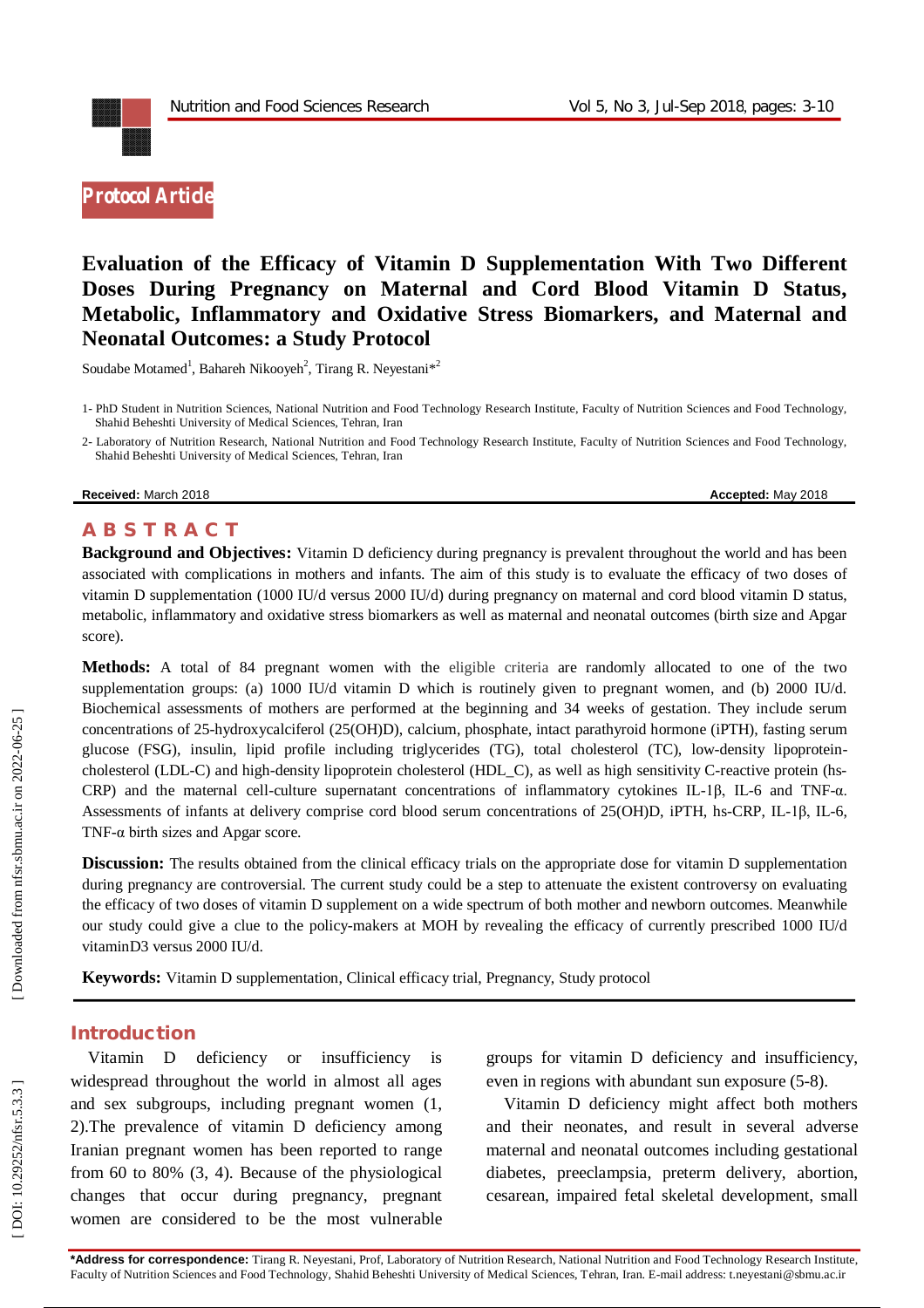for gestational age (SGA), low birth weight (LBW), newborn's wheezing and asthma (9-13).

Vitamin D as an immune modulator has an important role in maternal tolerance to the fetus and correctly embryonic implantation (14 -18 ) . Indeed, it has been suggested that the regulatory effect of vitamin D on immune function and inflammation is its primary role during pregnancy. Therefore, it seems vitamin D deficiency has modulatory effects on immune function (both innate and adaptive immunity), inflammatory reactions and oxidative stress, which is associated with the presence of aforementioned adverse pregnancy outcomes (19 -21 ).

The results of several studies have shown that vitamin D requirement during pregnancy exceeds the recommended value by the Institute of Medicine (IOM; 600 IU/d) (22 ) to achieve the serum concentrations of >75 nmol/L which is considered sufficient level for all individuals regardless of pregnancy status (23 ). In addition, it has been suggested that vitamin D supplementation during pregnancy might reduce the risk of maternal comorbidities attributed to vitamin D deficiency or insufficiency and may help improve neonatal outcomes (24 -26 ). However, there are still inconsistencies in the results of trials and considerable controversy surrounding the definition of the cut -off values for vitamin D deficiency and insufficiency during pregnancy (27, 28 ) . As a result, previous interventional studies failed to determine an appropriate (safe and effective)doseof vitamin D supplementation for pregnant women.

Therefore, the primary objective of this study wasto evaluate the safety and efficacyof 1000 IU/d vitamin D3 (that is approved to be administered to Iranian pregnant women) compared with 2000 IU/d vitamin D3 in providing sufficient level of 25(OH)D in mothers and cord blood. The secondary objective was to investigate the effects of vitamin D supplementation (both 1000 IU/d and 2000 IU/d) on the metabolic, inflammatory and oxidative stress biomarkers of maternal and cord blood serum, as well as, neonatal outcomes (weight, length, head circumference andApgar score).

**Primary objectives:** Evaluation and comparison of the efficacy of 1000 vs.2000 IU/d vitamin D supplementation during pregnancy on maternal and newborn vitamin D status.

**Secondary objectives:** Evaluation and comparison of the efficacy of 1000 vs.2000 IU/d vitamin D supplementation during pregnancy on maternal and cord blood metabolic, inflammatory and oxidative stress biomarkers as well as neonatal outcomes (birth sizes and Apgar score).

**Hypothesis:** We hypothesize that taking 2000 IU/d vitamin D isa more effective dose than 1000 IU/d during pregnancy in providing optimal levels of vitamin D and metabolic, oxidative stress and inflammatory biomarkers as well as more desirable birth outcomes.

# **Subjects and Methods**

Study design: A double-blind randomized clinical trial is designed among pregnant women attending the outpatient obstetric clinics of three hospitals (with similar culture, education and economic status) in Tehran between February 2017 and January 2018.

During this period of time, pregnant women who refer to the obstetric clinics for prenatal care during the first trimester of gestation at the three hospitals are assessed for eligibility. Eligible subjects are invited to the study and those who are willing to participate by using block randomization are randomly allocated to one of the two vitamin D supplementation groups: (a) 1000 IU/d; and (b) 2000 IU/d. Figure 1 outlines the details. A 1000IU/d arm is chosen rather than placebo or the recommended RDA (600 IU/d), as it is a routine protocol for vitamin D supplementation during pregnancy in Iran. Obviously, it is unethical to give placebos to the pregnant women when there is an official direction guide for vitamin D supplementation during pregnancy from MOH.

**Calculation of sample size:** We calculated a sample of 37 subjects in each group with assuming an effect size of 0.75 and the power of 90%.

Both intervention groups could receive supplements commonly prescribed during pregnancy including multivitamin containing 400 IU vitamin D3 or less, ferrous sulfate and folic acid. The vitamin D3 tablets are manufactured by Jalinous Company, Tehran, Iran.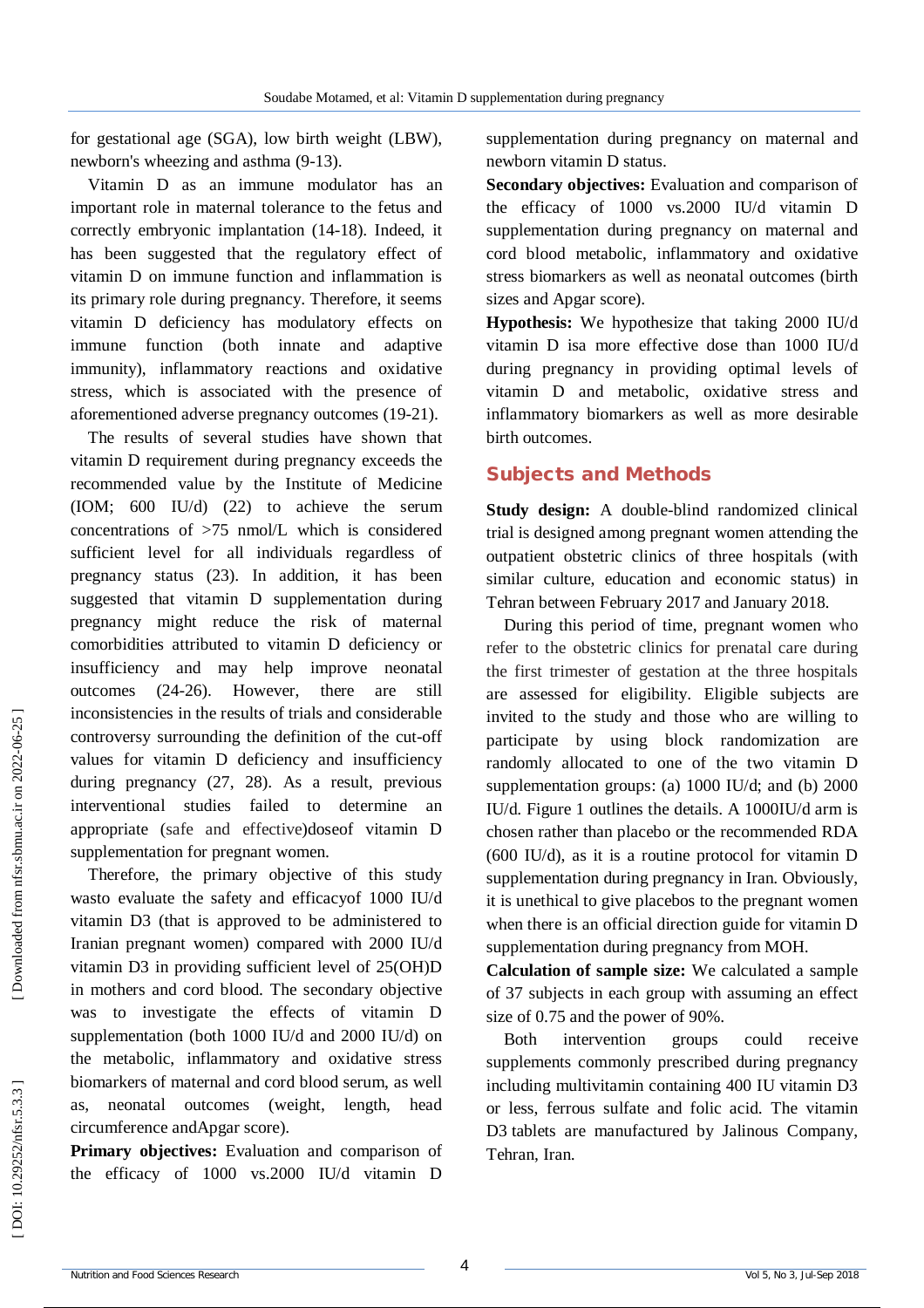

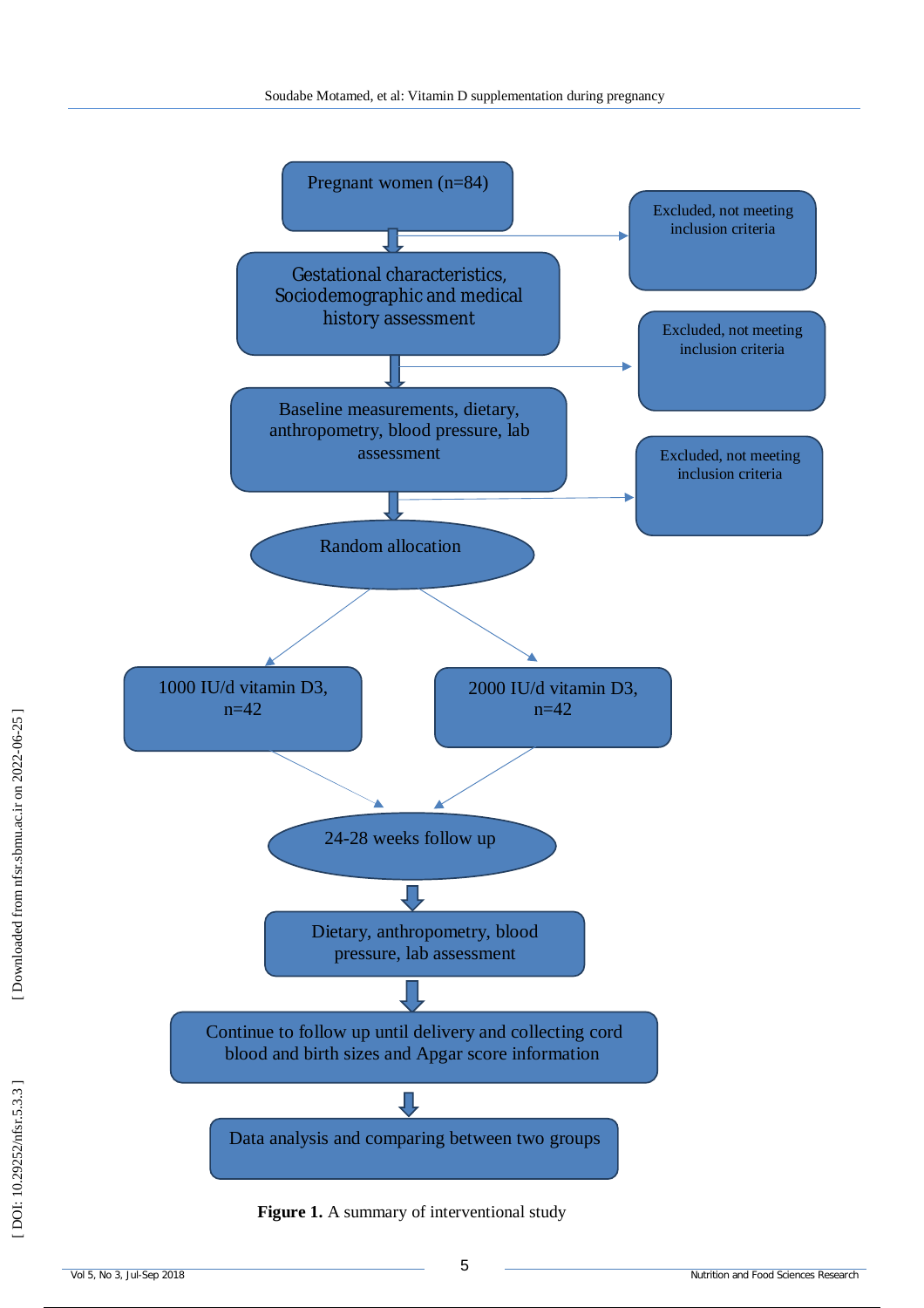**Inclusion criteria:** The inclusion criteria for participation are maternal age of 18 -40 years, gestational age of 12 weeks or less (gestational age is calculated based on the first day of the last menstrual period (LMP) for women with regular cycles or ultrasonography result is considered for women who are unsure about their LMP or have irregular cycles), singleton pregnancies, mothers supposed to have normal pregnancy and not having preexisting diseases like hypertension, or cardiac, renal, hepatic, autoimmune , rheumatoid arthritis and digestive disease, or endocrinological disorders including diabetes (type 1 or type 2 diabetes), parathyroid disorders, and thyroid disorder, albeit mothers who underwent treatment by drug and have normal level of thyroid hormones could participate in the study, not receiving dietary supplements including vitamin D (>600 IU/d), or omega -3 within the past 3 months before the intervention, not taking medications that could potentially influence vitamin D metabolism (notably estrogens and calcitonin), steroidal anti inflammatory or anticoagulant medications and willingness to participate in the study.

**Exclusion criteria:** Participants who do not meet the inclusion criteria, diagnosed to have fasting blood sugar (FBS)>92 at first blood sampling, or blood pressure  $> 140/90$  mmHg at the first visit, use extra vitamin D3 supplement in addition to what is administered (protocol deviation), omega -3 or other medications that could potentially influence vitamin D metabolism (notably estrogens and calcitonin), steroidal anti-inflammatory or anticoagulant medications during the intervention, fetal anomaly, poor adherence to the study protocol and unwillingness to continue the intervention.

Primary outcomes are changes in maternal serum 25(OH)D concentration from the first trimester till 34 -36 weeks of gestation. Based on the Endocrine Society Practice Guideline and Institute of Medicine (IOM) for adults, vitamin D status was categorized as: (1) deficiency  $\langle$  <50 nmol/L), (2) moderate deficiency,  $(50-75 \text{ nmol/L})$ , and  $(3)$  normal status  $(575 \text{ nmol/L})$ (29 ) .

Secondary outcomes are changes in maternal cell culture supernatant concentrations of inflammatory cytokines including Interleukin 1 beta (IL -1β), Interleukin 6 (IL -6) and tumor necrosis factor alpha  $(TNF-\alpha)$ and changes in maternal serum concentrations of high sensitivity C -reactive protein  $(hs-CRP)$ . intact parathyroid hormone (iPTH),

calcium, phosphate, glycemic status (glucose, insulin, homeostatic model assessment of insulin resistance(HOMA -IR)), lipid profile (triglyceride (TG), total cholesterol (TC), low -density lipoprotein cholesterol -C),high density lipoprotein cholesterol (HDL -C)) and cord blood serum concentrations of  $25(OH)D$ , hs-CRP, IL-1 $\beta$ , IL-6 and TNF -α, as well as neonatal anthropometric measures including birth weight (g), head circumference (cm), length (cm), APGAR score 1 and 5 minute<sup>1</sup>. The other secondary outcomes are gestational diabetes defined as glucose intolerance detected for the first time during pregnancy based on the new guidelines for diagnosis of gestational diabetes<sup>2</sup>, (30), preterm delivery<sup>3</sup>(31), Low birth weight (LBW) (birth weight of infants lower than 2500 g (32 )), miscarriage (pregnancy loss prior to 20 weeks of gestation (33 )), preeclampsia diagnosed by a blood pressure of 140/90 mmHg or greater and the onset of 24 -hour proteinuria  $\geq$ 0.3 g at  $>$ 20 weeks of gestation in women without previously hypertension (34 ) and type of delivery (cesarean section or vaginal delivery).

**Data collection and variables:** Two study visits are done at the first trimester and 34 –36 week of gestation. At the first visit, socio -demographic information including age, educational status preexisting diseases, medical history, reproductive characteristics are collected from each participant after describing the objectives and the protocol of the study to her and taking an informed written consent. Moreover, information about duration of sun exposure (the number of minutes/hours that participants have spent in daylight) (35 )and life style (dietary intake and physical activity level) are collected using questionnaires by a trained interviewer at the first and last visits.

Dietary intakes are assessed using 24 -h recall questionnaire through which the quantity and type of both food and beverages consumed in the previous 24 -hour period midnight to midnight on in two days of a week are evaluated. The analysis of 24 -h recalls to measure the amount of nutrient intakes is done by using estimated values in household measurements

-

<sup>&</sup>lt;sup>1</sup>APGAR score includes 5 components including appearance, pulse, grimace, activity, and respiration, each of which is given a score of 0 -2 and reported at 1 and 5 minutes after birth.

<sup>&</sup>lt;sup>2</sup> Fasting blood glucose level of 5.1 mmol/L (92 mg/dL), 1-h postprandial glucose level of 10.0 mmol/L (180 mg/dL) and/or a 2-h postprandial glucose level of 8.5 mmol/L (153 mg/dL)

<sup>&</sup>lt;sup>3</sup>The onset of labor at less than 37 completed weeks of gestation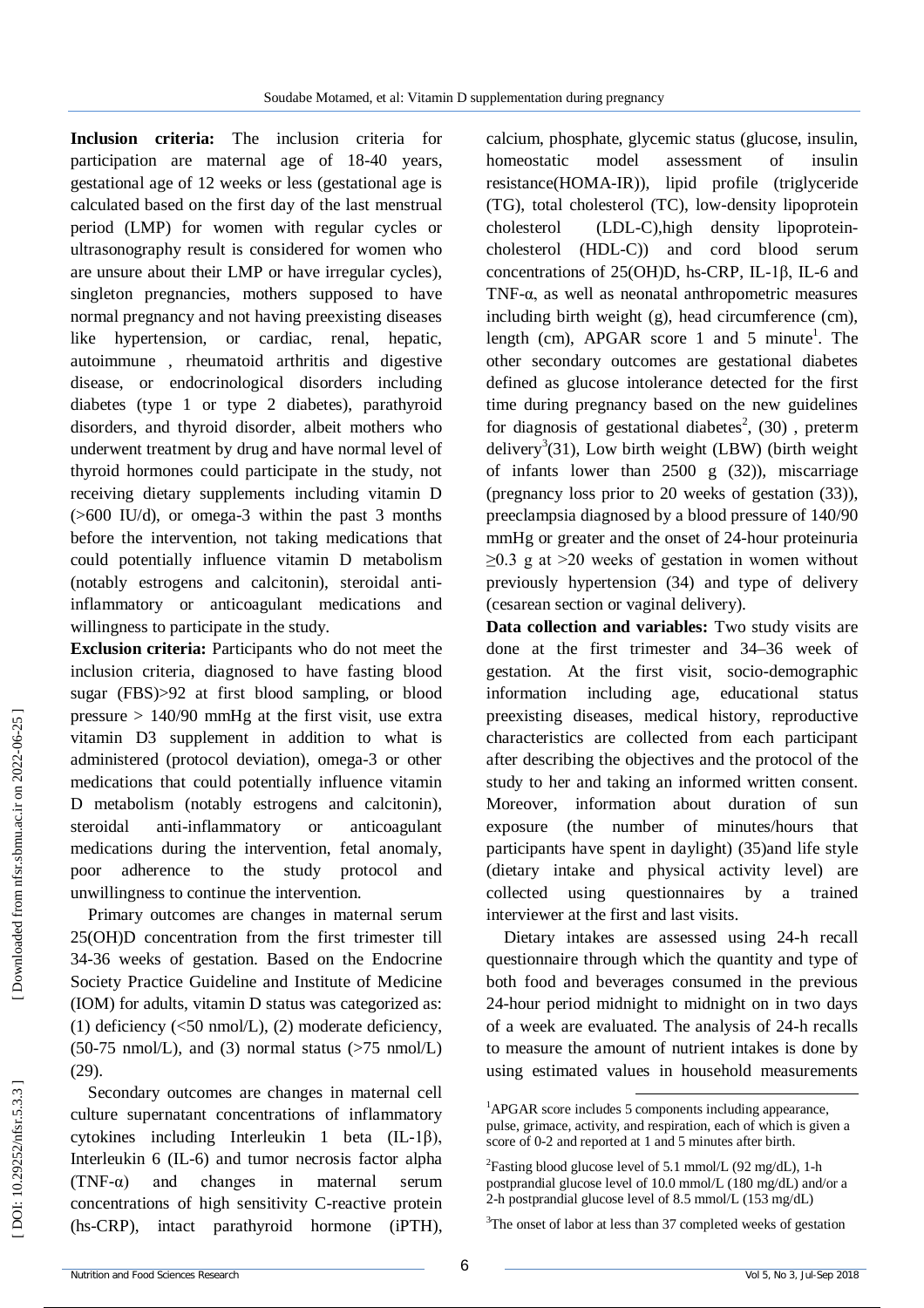and Nutritionist IV software (First Databank, San Bruno, CA, USA) modified for Iranian foods. Dietary intakes are not the main exposure variable and only will be assessed to adjust the probable differences between two groups.

**Anthropometric measures and blood pressure:**  Anthropometric measures and blood pressure of all participants are measured at each antenatal visit. Height is measured only at the first visit. Body mass index (BMI) is calculated as weight in kg divided by height in meters squared.

Routine obstetrical visits are every 4 weeks until 28 weeks, every 2 weeks until 36 weeks, and then weekly until delivery. Information of doctor's visits, health status of participants, and medications is obtained from the mother's records.

Infant's birth weight (g), length (cm) and head circumferences (cm) are recorded for each infant.

**Laboratory investigations:** After 12 –14 h of fasting, maternal blood sample (10 mL; 5 mL in tubes without anticoagulant and 5 mL in heparinized falcon) and urine samples are collected at first (first trimester of gestation) and last visit (34 -36 weeks of gestation). In addition, cord blood is obtained after clamping following delivery. Samples are sent to the Laboratory of Nutrition Research, NNFTRI, in cold box to separate serum and plasma by centrifugation at 1500 *g* for 10 minutes at 25Cº. Serum and urine samples are kept in −80°C until assessment. Fasting serum concentration of glucose, lipid profile, calcium and phosphate are determined by using enzymatic methods (Pars -Azmoon, Tehran, Iran) and an auto analyzer (Selecta E; Vitalab, Holliston, Netherlands) on the same day of sampling. The intra- and interassay CVs for FSG and lipid concentrations are <5%.

Vitamin D status is determined by measuring the 25(OH) D concentrations, which is the major circulating form of vitamin D in blood (29 ) . Mothers and cord blood serum concentrations of 25(OH)D are determined using a commercial enzyme -linked immunosorbent assay (ELISA) kit (EUROIMMUN) with high correlation of the measurement results with reference methods including LC -MS/MS and HPLC (High -performance liquid chromatography). The inter -assay coefficients of variation (CVs) ranged from 7 to 8.6 - and intra -assay CVs ranged from 3.2 to 6.9 %, according to the manufacturer.

Fasting serum insulin is assayed by an ELISA kit (DiaPlus inc., Canada) with intra - and inter -assay CVs are 4.9% and8%, respectively, based on manufacturer's data.

HOMA -IR which is used to evaluate insulin resistance and quantitative insulin sensitivity check index (QUICKI) which is used to evaluate insulin sensitivity are calculated based on suggested formulas (36 ) .

Serum iPTH concentrations are measured by EUROIMMUN ELISA kit with intra - and inter -assay CVs 2.2% -9.5% and 9.5% -11%, respectively.

Serum hs -CRP is quantified using an ELISA kit (Pars -Azmoon, Tehran, Iran) with intra - and inter assay CVs of 2.5% and 4.5%, respectively .

Urinary concentrations of calcium and creatinine are determined using commercial kit and an auto analyzer. In this study the proportion of urinary calcium to creatinine concentrations is used to adjust for the possible effects of urine dilution or concentration on changes of calcium concentrations in the spot urine sample.

**Biomarkers of oxidative stress:** Serum concentration of malondialdehyde (MDA) and total antioxidant capacity (TAC) are measured to determine oxidative stress. Serum MDA is measured using the Satoh method (37 )with minor modifications by Neyestani *et al* (38 ) .According to this method, firstly, proteins are precipitated using 20% trichloroacetic acid (TCA). Afterwards, the precipitate is washed with 0.05 M sulfuric acid and then is reacted with thiobarbituric acid (TBA) at 90 - 100 °C for 30 min. In the acidic environment (pH=  $2$ -3), one molecule of MDA binds to two TBA molecules to form a pink complex. Following extraction with n -butanol, absorbance is determined at 532 nm against the blank (n -butanol). Serum concentration of MDA was determined using a standard curve.

Serum, TAC, is evaluated using 2,2"-azinobis (3ethylbenzothiazoline - 6 -sulfonate) (ABTS) as a reagent. ABTS under the influence of potassium persulfate is converted to ABTS cation radical (ABTS° + ) which is green -blue with maximum absorption at 415nm, 645nm, 734nm, and 815nm. Adding antioxidant solution to this in a given time attenuates color intensity depending on the antioxidant activity and concentration. Therefore, decolorization will be expressed as a percent of ABTS°+ inhibition based on difference of the primary and secondary absorbance divided by primary absorbance multiplied by 100 (39 ). Inhibition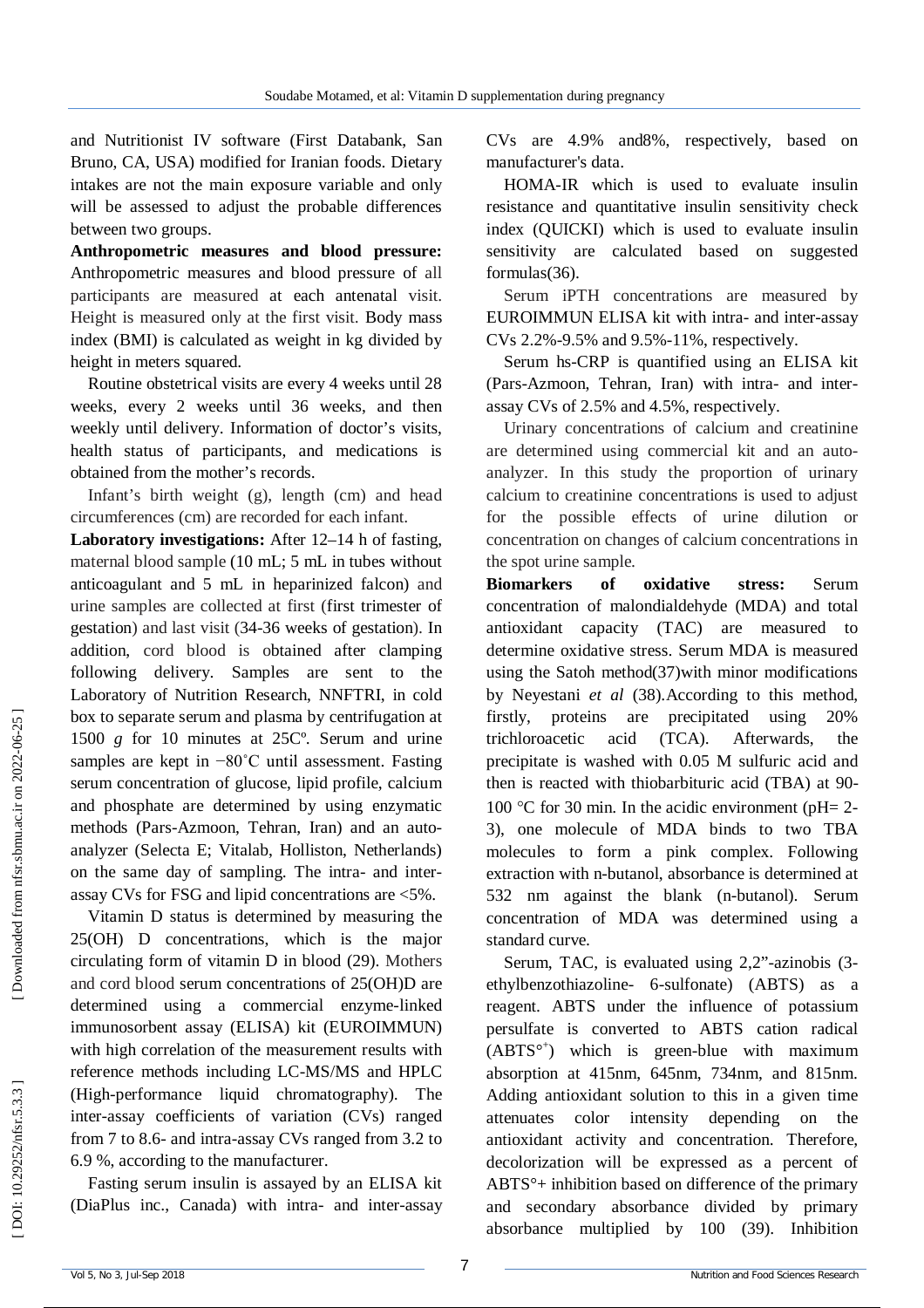percentage is compared with the antioxidant activity of BSA as standard. Results are expressed as mmol/l of BSA.

**Cell separation and culture for cytokine assays:**  Peripheral blood mononuclear cells (PBMCs) are separated and cultured with the method described elsewhere (40 ). Briefly, PBMCs are separated from fresh heparinized blood using Ficol gradient and then cultured in RPMI 1640 medium (Sigma - Aldrich, Inc., St. Louis, MO) supplemented with 100 U/ml penicillin G, 10 ng/ml streptomycin (both, Sigma - Aldrich, Inc.), 1% phytohemagglutinin, and 100 ng/ml lipopolysaccharide (Sigma) Human PBMC sare plated at a density of  $2 \times 10^6$  cells/well in 12-well plates, which are kept for 24 h at 37º C in a 5% humidified CO <sup>2</sup> incubator. Then, cytokines in the cell culture supernatants are measured using commercially available ELISA kits (all from Diaclone, Vienna, Austria) and a microplate reader (StatFax 3200; Awareness Technology, Inc., Palm City, FL, USA).

**Adherence:** The assessment of adherence to the determined vitamin D supplementation regimen is based on the pill counts and maternal self-report(41). Participants of each group are asked to return vitamin D pills that are not consumed for any reason each month. Compliance is calculated based on the following formula: (Number of pills dispensed − number of pills remained)/(prescribed number of pills per day  $\times$  number of days between 2 visits) (41 ).Participants who have 80% adherence to vitamin D supplements are considered to be compliant. Those who take lower than 50% of the prescribed vitamin D pills excluded from the study. Participants are reminded about the supplement regimen (vitamin D consumption) every week by telephone call.

**Ethics:** The present study is approved by the Ethics Committee of Shahid Beheshti University of Medical Sciences. This trial is registered on the RCT.gov (NCT03308487) and IRCT (IRCT2016090329675N1).

**Safety Considerations:** It has been shown that vitamin D supplementation can safely be utilized in pregnancy. Based on the results of previous trials prescribing 4000 IU of vitamin D3 per day (42 ) or circulating levels of 25(OH)D exceeding 300 nmol/L (120 ng/mL) do not cause hypercalciuria, as the first indicator of hypervitaminosis D (43 ). Furthermore the serum 25(OH) D level of 375 nmol/L  $(150 \text{ ng/mL})$ and more, defined as hypervitaminosis D which could

not be achieved by 1000 or 2000 IU/d vitamin D supplementation (42 ).

**Statistical analysis:** To check normal distribution of continuous variables the histogram and Kolmogorov - Smirnov test is applied. Data are presented as frequency distribution tables and numeric indices. Continuous data (normal in distribution) are presented as mean and standard deviation (SD) or median and interquartile range in the case of skewed distribution. and categorical data presented as frequency or percentage (%). Paired Student's *t* -test (or Wilcoxon test) is used to compare baseline and endpoint measures (within group comparison). Independent samples Student's *t*-test or Mann-Whitney test isapplied to compare data between groups when appropriate.

Correlations between variables are evaluated by using either Pearson (r) (for data with normal distribution) or Spearman (r<sub>s</sub>) (for data with nonnormal distribution) correlations . The concentrations of inflammatory markers in cell -culture supernatants and lipid profile are compared by ANOVA for differences by vitamin D treatment group.

#### **Discussion**

A high prevalence (60 -80%) of vitamin D deficiency among Iranian pregnant women has been reported by several studies ( 3 ). Although some studies have reported that vitamin D supplementation during pregnancy may reduce the risk of maternal co morbidities attributed to vitamin D deficiency or insufficiency and help to improve neonatal outcomes (24-26), there is no general agreement on the optimal dose of vitamin D supplementation in pregnant women (27, 28 ). This lack of inconsistency could be attributed to the differences in study design, dose, type, and timing of vitamin D supplementation, and/or the subjects involved in the study with heterogeneous vitamin D status, and/or methodological differences. It is noteworthy that the effectiveness of the current recommendation of 1000 IU vitamin D/d during pregnancy made by the Ir MOH has not been documented by far. The current study attempts to evaluate the effectiveness of two different doses of vitamin D by using a wide spectrum of maternal and neonatal biomarkers. The results of this study could be potentially valuable for further development of guidelines and policy -making on vitamin D supplementation during pregnancy.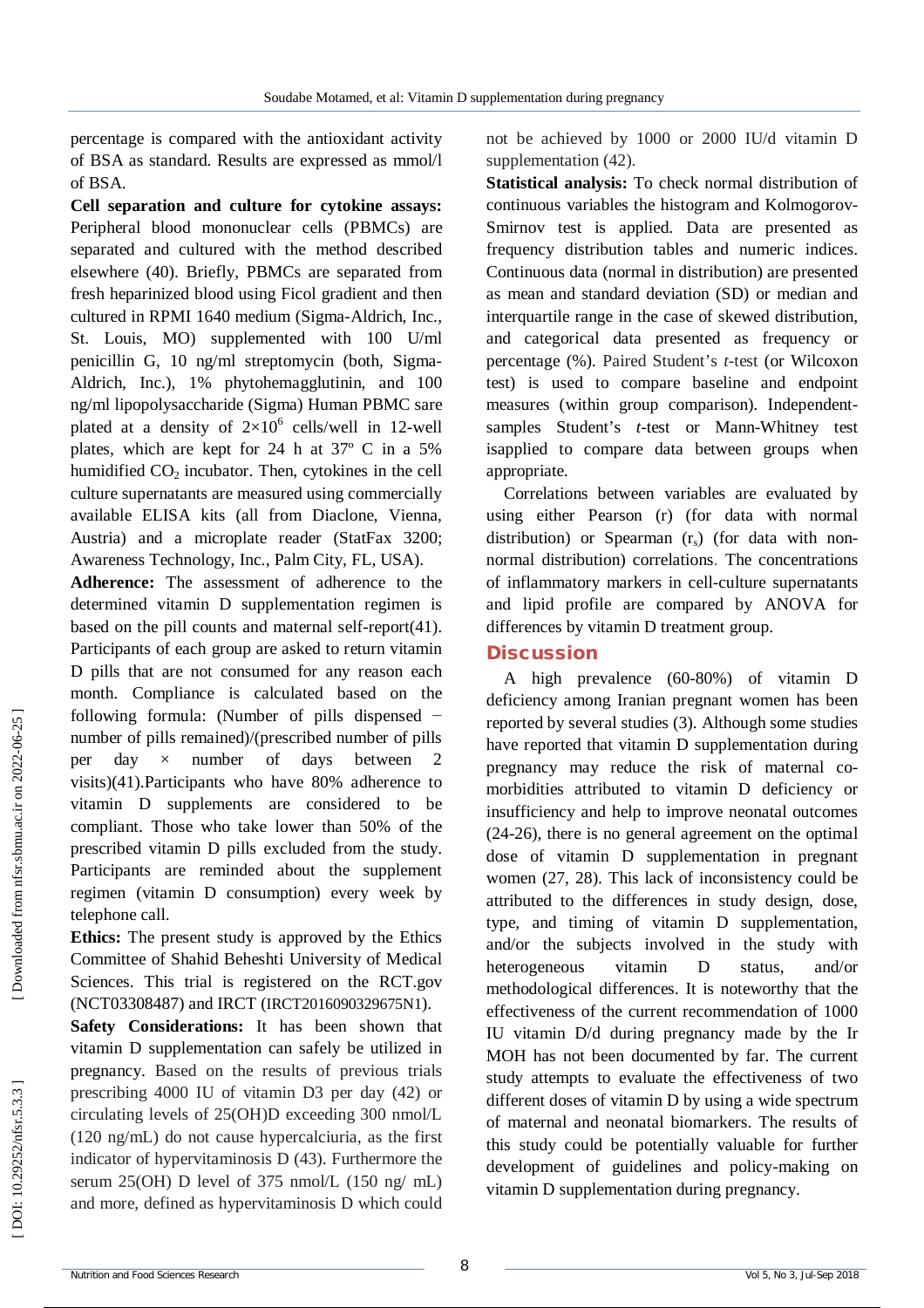# **Strengths of the study**

The advantages of the present study are as follows: 1) the randomized clinical design,2) initiating vitamin D supplementation early in pregnancy until delivery, 3) evaluating the confounding factors (diet, physical activity level, sun exposure), 4) Assessing the metabolic, oxidative stress and inflammatory markers in maternal and cord blood samples.

The results of the present study will help clinicians regarding administration an optimal dose of vitamin D supplementation during pregnancy and also will help guide the public health policymaker to revise the currently used vitamin D supplementation protocol among pregnant women.

# **Financial disclosure**

The authors declared no financial interest.

#### **References**

- 1.Palacios C, Gonzalez L. Is vitamin D deficiency a major global public health problem? The Journal of steroid biochemistry and molecular biology. 2014 Oct;144 Pt A:138 -45.
- 2.Saraf R, Morton SM, Camargo CA, Jr., Grant CC. Global summary of maternal and newborn vitamin D status - a systematic review. Maternal & child nutrition. 2016 Oct;12(4):647 -68.
- 3.Pirdehghan A, Vakili M, Dehghan R, Zare F. High prevalence of Vitamin D deficiency and adverse pregnancy outcomes in Yazd, a central province of Iran. Journal of Reproduction and Infertility. 2016;17(1):34 - 8.
- 4.Abbasian M, Chaman R, Amiri M, Ajami ME, Jafari Koshki T, Rohani H, et al. Vitamin D Deficiency in Pregnant Women and Their Neonates. Glob J Health Sci. 2016 Sep 1;8(9):54008.
- 5.Kelishadi R, Sharifi Ghazvini F, Poursafa P, Mehrabian F, Farajian S, Yousefy H, et al. Determinants of hypovitaminosis D in pregnant women and their newborns in a sunny region. International Journal of Endocrinology. 2013;2013.
- 6.Schneuer FJ, Roberts CL, Guilbert C, Simpson JM, Algert CS, Khambalia AZ, et al. Effects of maternal serum 25 hydroxyvitamin D concentrations in the first trimester on subsequent pregnancy outcomes in an Australian population. Am J Clin Nutr. 2014 Feb;99(2):287 -95.
- 7.Cashman KD, Dowling KG, Skrabakova Z, Gonzalez Gross M, Valtuena J, De Henauw S, et al. Vitamin D deficiency in Europe: pandemic? Am J Clin Nutr. 2016 Apr;103(4):1033 -44.
- 8.Olmos -Ortiz A, Avila E, Durand -Carbajal M, Diaz L. Regulation of calcitriol biosynthesis and activity: focus on gestational vitamin D deficiency and adverse pregnancy outcomes. Nutrients. 2015 Jan 09;7(1):443 - 80. PubMed PMID: 25584965.
- 9.Ji JL, Muyayalo KP, Zhang YH, Hu XH, Liao AH. Immunological function of vitamin D during human pregnancy. American Journal of Reproductive Immunology. 2017;78(2).
- 10.Wagner CL, Wei W, Shary JR, Ebeling MD, Garrett Mayer E, Taylor SN, et al. Preventing Health Disparities during Pregnancy through Vitamin D (VitD) Supplementation: Preliminary Results of a Randomized Controlled Trial. Faseb Journal. 2017 Apr;31.
- 11.Moon RJ, Harvey NC, Cooper C. ENDOCRINOLOGY IN PREGNANCY: Influence of maternal vitamin D status on obstetric outcomes and the fetal skeleton. European Journal of Endocrinology. 2015;173(2):R69 - R83.
- 12.Chen X, Rao SQ, Gao BH, Jiang ZQ. Effect of early vitamin D supplementation on asthma and the possible mechanisms. Genetics and Molecular Research. 2015;14(4):14136 -43.
- 13.Hollis BW, Wagner CL. Vitamin D supplementation during pregnancy: Improvements in birth outcomes and complications through direct genomic alteration. Molecular and Cellular Endocrinology. 2017;453:113 - 30.
- 14.Liu NQ, Kaplan AT, Lagishetty V, Ouyang YB, Ouyang Y, Simmons CF, et al. Vitamin D and the regulation of placental inflammation. Journal of Immunology. 2011;186(10):5968 -74.
- 15.Racicot K, Kwon JY, Aldo P, Silasi M, Mor G. Understanding the complexity of the immune system during pregnancy. American journal of reproductive immunology (New York, NY : 1989). 2014 Aug;72(2):107 -16.
- 16.Noyola -Martinez N, Diaz L, Avila E, Halhali A, Larrea F, Barrera D. Calcitriol downregulates TNF -alpha and IL - 6 expression in cultured placental cells from preeclamptic women. Cytokine. 2013 Jan;61(1):245 -50.
- 17.Ota K, Dambaeva S, Kim MW, Han AR, Fukui A, Gilman -Sachs A, et al. 1,25 -Dihydroxy -vitamin D3 regulates NK -cell cytotoxicity, cytokine secretion, and degranulation in women with recurrent pregnancy losses. Eur J Immunol. 2015 Nov;45(11):3188 -99.
- 18.Tamblyn JA, Hewison M, Wagner CL, Bulmer JN, Kilby MD. Immunological role of vitamin D at the maternal fetal interface. J Endocrinol. 2015 Mar;224(3):R107 -21.
- 19.Tamblyn JA, Susarla R, Jenkinson C, Jeffery LE, Ohizua O, Chun RF, et al. Dysregulation of maternal and placental vitamin D metabolism in preeclampsia. Placenta. 2017;50:70 -7.
- 20.Liu NQ, Ouyang Y, Bulut Y, Lagishetty V, Chan SY, Hollis BW, et al. Dietary vitamin D restriction in pregnant female mice is associated with maternal hypertension and altered placental and fetal development. Endocrinology. 2013;154(7):2270 -80.
- 21.Barrera D, Diaz L, Noyola -Martinez N, Halhali A. Vitamin D and Inflammatory Cytokines in Healthy and Preeclamptic Pregnancies. Nutrients. 2015 Aug 04;7(8):6465 -90.